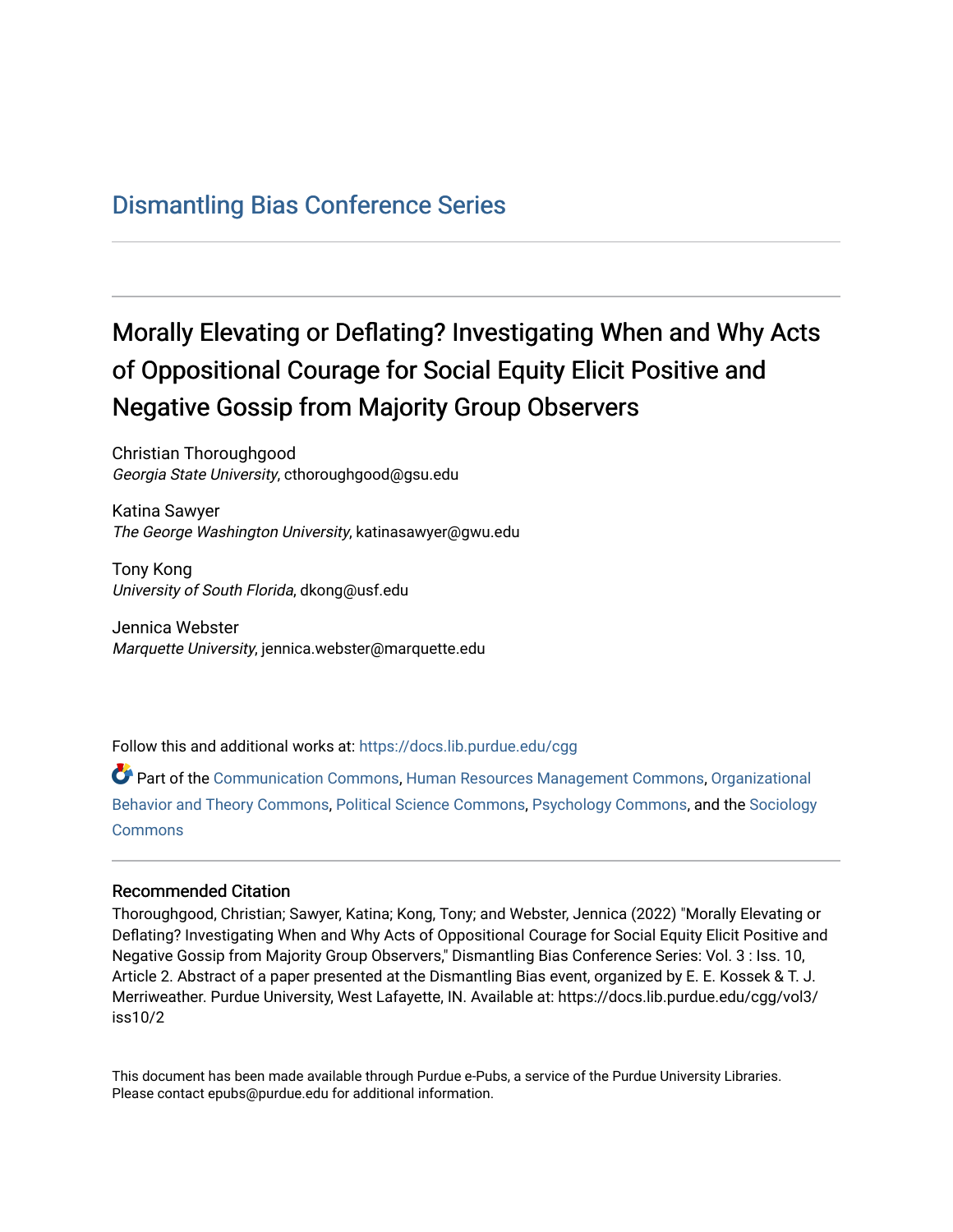### Morally Elevating or Deflating? Investigating When and Why Acts of Oppositional Courage for Social Equity Elicit Positive and Negative Gossip from Majority Group Observers

 *oppositional courage* (OC) - defined as "behavior that challenges powerful organizational perceived risks (Thoroughgood et al., 2021). Courageous behavior on the part of majority group employees is vital to creating inclusive work environments. Thoroughgood et al. (2021) referred to such behavior as members and/or the status quo in order to remedy situations of unfairness, disrespect, or harm toward members of a stigmatized identity group and, in so doing, poses significant risks or threats to the actor at work" (p. 10) (e.g., advocating for inclusive policies for marginalized groups, defending them from judgment or hostility, educating others on group issues). OC represents morally virtuous behavior given it centers on the morally worthy goals of promoting equity, showing respect, and preventing harm to members of marginalized groups in the face of

 moral social comparisons with the actor (Monin, 2007). To the extent that observers feel Research suggests acts of OC serve a vital symbolic function for members of marginalized groups given they send a public message regarding their value at work. Yet, we know little about the reactions that majority group observers may have to such acts. Drawing on the social comparison literature, we argue that when majority group employees take initiative to challenge the status quo in support of social equity, despite risks, they will engage in upward confident in their own ability to engage in OC (i.e., *OC self-efficacy*)*,* such acts may cause observers to derogate (i.e., *negative gossip*) *or* praise (i.e., *positive gossip*) the actor in workplace conversations. We focus on positive and negative gossip as behavioral responses to third-party reactions to OC because gossip reflects a natural outgrowth of social comparison processes (Wert & Salovey, 2004).

 behavior will threaten their moral self given they believe they are unable to achieve similar person's behavior will be interpreted as elevating. In turn, while moral inferiority will motivate Upward social comparisons can be either deflating, due to a "contrast" effect, *or*  inspiring, due to an "assimilation" effect, depending on the extent to which a person believes performance in the domain of comparison is attainable or under their control (Lockwood & Kunda, 1997). Accordingly, we argue that when majority group employees witness a coworker engage in OC, they will either experience *moral inferiority* (i.e., a negative emotional response stemming from a sense of not measuring up morally to the actor; Monin, 2007) or *moral elevation* (i.e., a positive emotional response to witnessing moral virtue, which includes feelings of warmth, uplift, and admiration for the actor; Haidt, 2000). Whether moral inferiority or elevation are experienced upon witnessing OC will depend on the perceiver's self-efficacy to engage in OC at work. When individuals lack OC self-efficacy, the comparison person's moral excellence. In contrast, when individuals possess OC self-efficacy, the comparison negative gossip about the target as a self-protective response that boosts their own perceived status, feelings of moral elevation will motivate the comparer to engage in positive gossip as a prosocial response that praises the actor's moral excellence to others (Figure 1).

In our first study, using a time-lagged survey and employing a sample of Caucasian employees, we find that a coworker's engagement in OC toward racial or ethnic minority employees (Time 1) is related to positive gossip about the coworker (Time 3) via moral elevation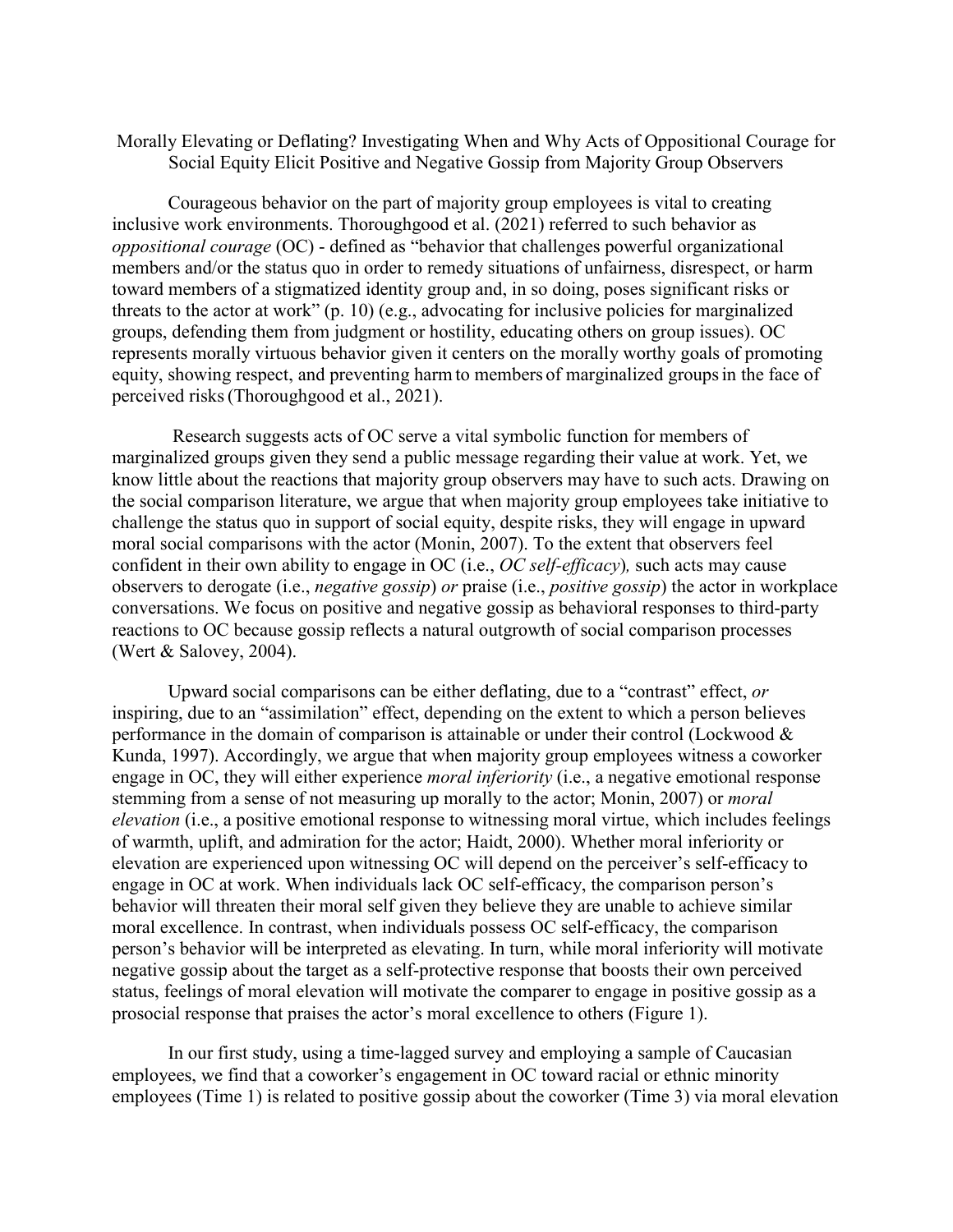(Time 2) when OC self-efficacy (Time 2) is higher. In contrast, OC on the part of a coworker (Time 1) is related to negative gossip (Time 3) via moral inferiority (Time 2) when OC selfefficacy is lower. Results hold when controlling for social dominance orientation.

 group observers. We find that positive and negative reactions to these courageous acts are a studied courage from the actor's perspective, overlooking how observers react to such behaviors. We find OC can elicit positive *and* negative reactions depending on observer characteristics. We first contribute to the workplace inclusion literature by illuminating when and why majority group employees stand up for social equity may elicit mixed responses from majority function of whether they are interpreted as morally uplifting or deflating depending on perceivers' own self-efficacy to behave similarly. We also contribute to calls to understand the dynamics surrounding the various ways in which majority group "allies" take action to address inequity. Second, we contribute to the workplace courage literature by underscoring how courageous acts can activate upward social comparisons. To date, researchers have traditionally Third, we contribute to the workplace gossip literature by highlighting how positive and negative gossip may be countervailing responses to upward moral social comparisons.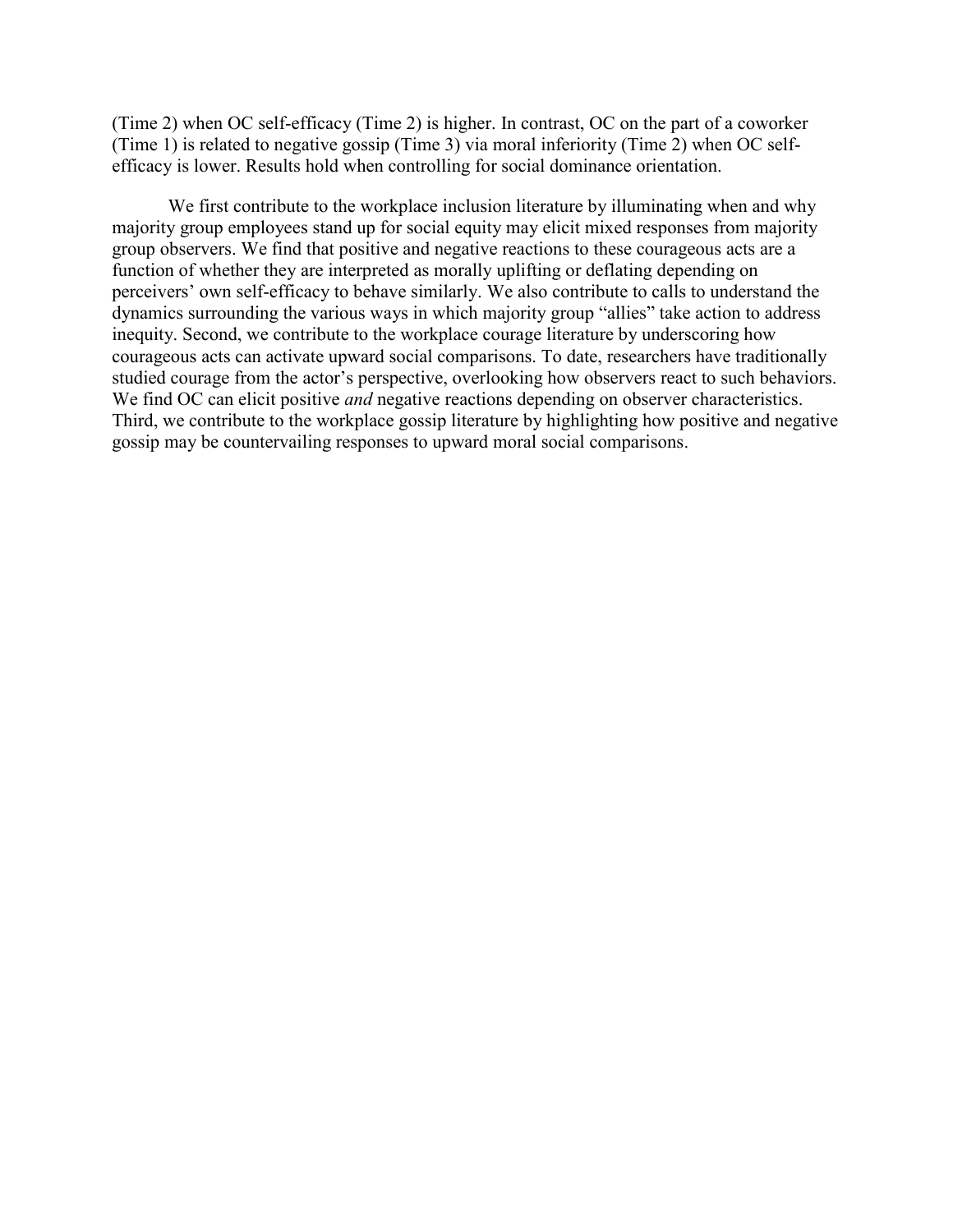